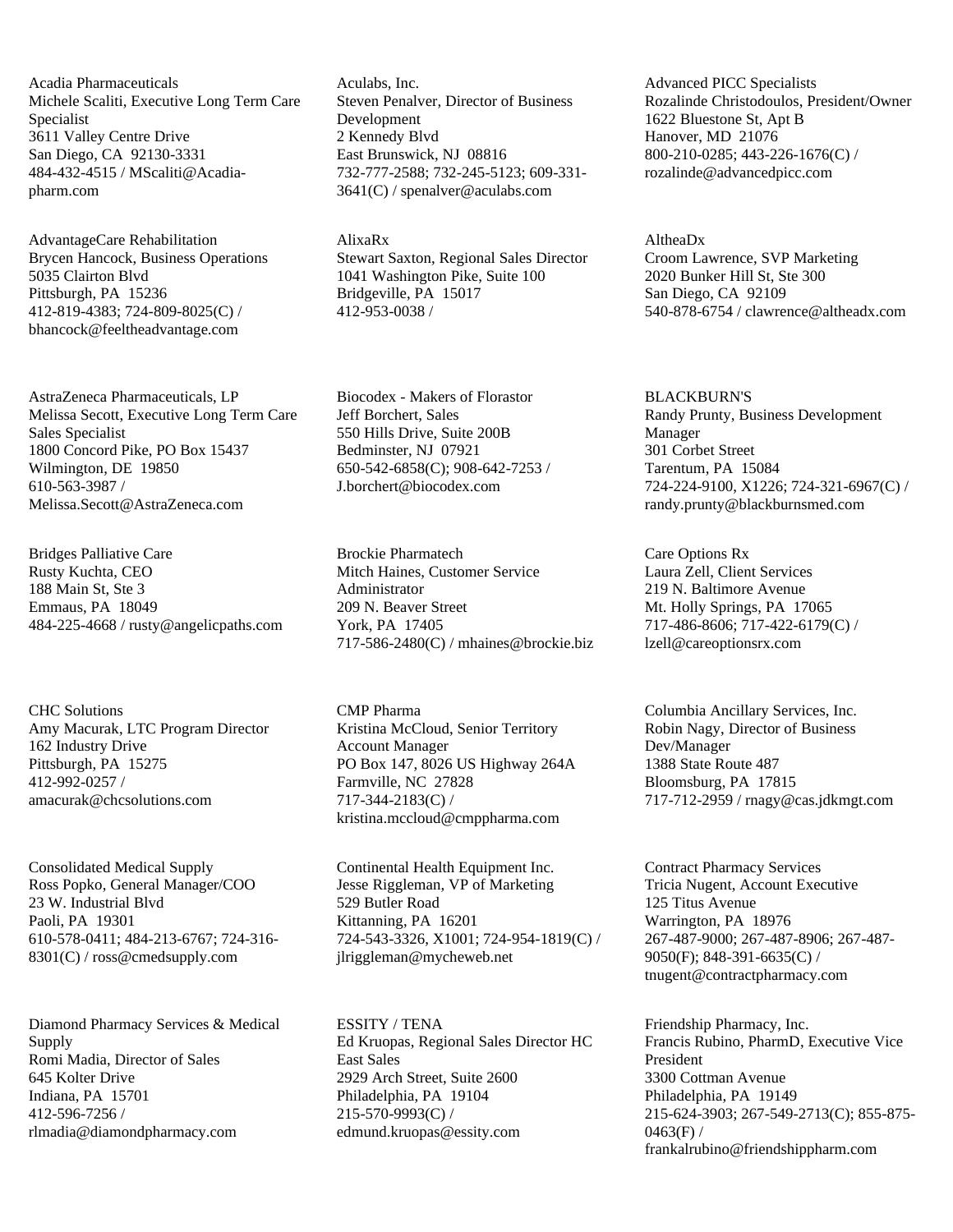General Healthcare Resources Joe Formica, Director of Business Development 2250 Hickory Road, Suite 240 Plymouth Meeting, PA 19462 800-879-4471, X1302; 610-834-1122; 610- 684-4534; 215-284-2177(C) / jformica@ghresources.com

H&R Healthcare Lorinda White, Vice President 1750 Oak Street Lakewood, NJ 08701 908-367-5533; 800-801-5533, X135; 732- 367-5533 / lorindaw@handrhealthcare.com

HersheyCare Pharmacy Services Chadd Blannett, Director of Marketing 475 W. Governor Road Hershey, PA 17033 717-805-1177; 610-368-3190(C) / cblannett@ckcrx.com

ICP, Inc. Paula Lee, Customer Service 175 Canal Street Sharpsville, PA 16150 419-447-6216; 724-977-1 068; 800-228- 8278; 419-618-0397(C) / plee@icppharm.com

Links Medical Joe Greco, Director Sales East 28 Homestead Lane Linfield, PA 19468 610-745-3159 / jgreco@linksmed.com

MedCare LTC Sara Allen, 5325 Old York Road Philadelphia, PA 19141 708-449-7600; 423-292-7855(C)-Melanie Williams / sara.allen@pnspharmacy.com

Molnlycke Health Care Scott Steinberg, Territory Sales Manager 5445 Triangle Parkway, Suite 400 Peachtree Corners, GA 30092 417-861-2014 / scott.steinberg@molnlycke.com

Gentell, Inc. Jennifer Brandt, Marketing Manager 2701 Bartram Road Bristol, PA 19007 215-788-2700; 267-907-6554 / jbrandt@gentell.com

Hartmann USA Ken Colwes, Account Manager 106 Point Vue Drive Pittsburgh, PA 15237 412-491-4867 / Kenneth.Colwes@hartmann.info

HNL Lab Medicine Kimberly Delaney, VP of Sales 794 Roble Road Allentown, PA 18104 484-781-2488 / kimberly.delaney@healthnetworklabs.com

Life Tree Pharmacy Jaime Gold, Business Development and Marketing 5 Blue Heron Drive Collegeville, PA 19426 215-498-1334 / jgold@lifetreeltc.com

Manheim Medical Supply Inc. Randy Bomberger, President 13 North Main Street Manheim, PA 17545 717-664-3000; 800-235-9402; 717-405- 6622(C) / randy@manheimmedical.com

Medline Industries Michael Krasevic, Account Manager 3 Lakes Drive Northfield, IL 60093 856-625-4945; 866-914-6765(F) / mkrasevic@medline.com

Partners Pharmacy Mark Kropiewnicki, Regional Sales **Director** 3036 Emrick Blvd Bethlehem, PA 18020 201-618-4956; 914-663-5366(F) / mark.kropiewnicki@partnerspharmacy.com Grane Rx Scott Sosso, Director of Business Development 209 Sigma Drive Pittsburgh, PA 15238 412-449-0504 / ssosso@granerx.com

Health Direct Pharmacy John Carber, Director of Business Development 590 Coal Street Lehighton, PA 18235 717-607-6394 / JohnCarber@hdrxservices.com

Hydrofera Jim O'Hara, 340 Progress Drive Manchester, CT 06042 814-691-4347 / jim.ohara@hydrof.com

Lilly, USA - Senior Care Dennis Neuman, Executive Territory Consultant 131 Oakview Drive Cranberry Twp, PA 16066 724-316-0329(C) / neuman\_dennis\_f\_jr@lilly.com

McKesson Medical Surgical Bill Paugh, Account Manager 9954 Maryland Drive, Suite 4000 Richmond, VA 23233 215-920-8167; 804-512-0143 (Denise Peterson) / bill.paugh@mckesson.com

Minnich's Continuing Care Pharmacy Aimee Miller, Director Of Business Development 974 S. George Street York, PA 17403 717-848-2311; 717-881-2527(C) / amiller@minnichspharmacy.com

PELICAN Risk Retention Group Andrew Smith, Risk Control Spec/PELICAN Mktg Spec 2789 Old Post Road Harrisburg, PA 17110 717-736-4769; 717-439-6076(C) / asmith@pacounties.org